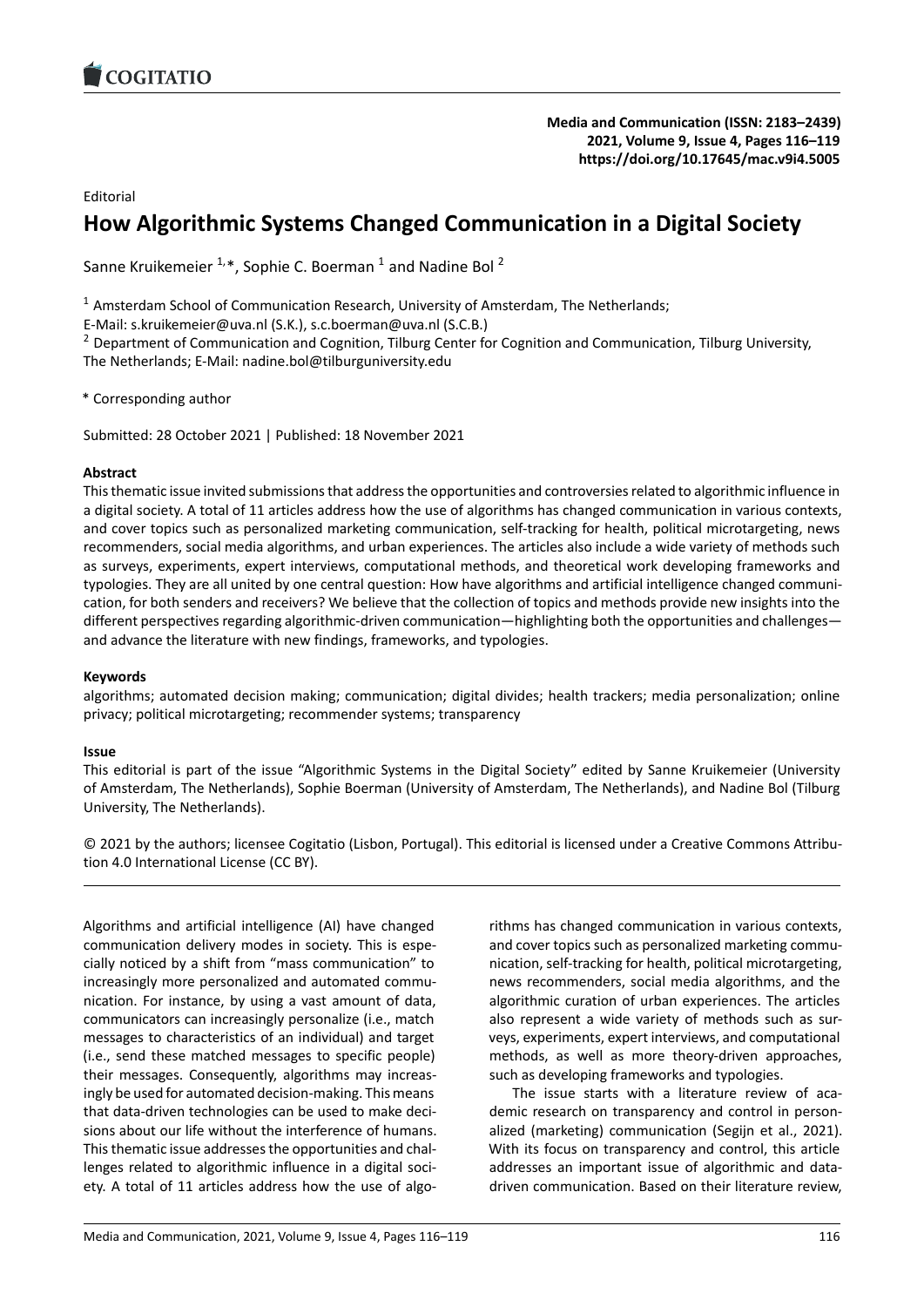#### **LOGITATIO**

the authors conclude that there is little consensus about [the definitions of pe](https://www.cogitatiopress.com)rsonalization transparency and con‐ trol. The authors conceptualize personalization trans‐ parency and control, and propose that *transparency* involves the degree to which the sender is open about data collection, processing, and sharing, whereas *control* involves the extent to which receivers can start, stop, or maintain data processing. The authors ultimately present the transparency–awareness–control framework which illustrates how the constructs are related and provide concrete propositions to guide future research based upon this framework.

The article by Zarouali et al. (2021) provides further insights into the receiver side of algorithmic communication. The authors present the outcomes of a large sur‐ vey, which shows that misconceptions about algorithms in the media are highly prevalent among the general population in the Netherlands. Additionally, they show that erroneous representations about media algorithms are more common among older people, lower‐educated people, and women, suggesting that algorithms may be expanding digital divides.

Algorithmic‐driven processes are also used in health technology, such as in self‐tracking applications. Festic et al. (2021) discuss the results of a large representative survey that examines users' risk perceptions and coping strategies to deal with the risks associated with their use of self-tracking applications. They conclude that users' risk awareness is generally low and only a small pro‐ portion of the sample applied coping strategies, such as checking the accuracy of self‐tracking measurements, to retain autonomy and mitigate the risks of self-tracking. A substantial proportion of the sample indicated to be willing to share their health data with their health insurance if they receive financial advantages for doing so. They further discuss their findings in the light of the pri‐ vacy calculus by arguing that the expected benefits of using self-tracking technology may outweigh the potential risks.

The fourth contribution by Schäwel et al. (2021) moves to another important topic in which algorithms play a crucial role. Their work focuses on political micro‐ targeting and online privacy. They elaborate on social media users' privacy perceptions and potential regulat‐ ing behaviors when confronted with political microtarget‐ ing. The authors follow the lines of the social media pri‐ vacy model (Trepte, 2020), and focus on the process of social media privacy as experienced by users when being confronted with political behavioral targeting. Based on their model, they present propositions for future research when analyzing political microtargeting. First, they argue that it is important to consider the complexity of the social media context and individuals' perceptions of it. Second, they argue that it is important to understand users' pri‐ vacy experiences affecting the outcome of microtargeting. Lastly, they make an important point that it is very impor‐ tant to conduct research regarding microtargeting and pri‐ vacy along with ethical guidelines.

The following contributions focus on news. First, Jia and Liu (2021) examine whether the source attribution of a news article (human or algorithmic or human‐assisted algorithm) affects hostile media perceptions. They found, among other things, that the relative hostile media effect occurs when people read headlines attributed to an algorithmic author. As pointed out by the authors, this indi‐ cates that positive perceptions regarding the neutrality of algorithms may not always be true. The next contribu‐ tion by van der Velden and Loecherbach (2021) focuses also on news consumption and examines the reasons and motivations towards algorithmic versus human gate‐ keepers. While the focus is different, they found that for surveillance gratifications (keeping up with politics), algorithms are more appreciated. Conversely, when users consume news to pass time, escape from daily worries, or for entertainment, people are less likely to prefer algorithmic news selection. They also found in their study an interesting conditional effect: Users who are more confi‐ dent in their own abilities are more likely to prefer algorithmic gatekeepers for surveillance gratifications.

The next study focuses on newsroom innovation labs. Cools et al. (2021) examine how algorithmic news rec‐ ommenders may affect the gatekeeping role of news workers in the newsgathering process and the autonomy of the news workers' role as media agenda setters. The results show that when news workers interact with algorithmic news recommenders, they rely on them to evaluate what is newsworthy, in particular during spe‐ cific periods, such as an election or a pandemic. They also found that the news workers are fully autonomous, but the algorithmic news recommenders seem to have a pos‐ itive effect on how certain topics are put on the agenda. Lastly, Wieland et al. (2021) look at news recommenders from the user perspective. The authors report a survey containing an innovative self‐programmed recommen‐ dation system to study how users evaluate algorithmic news recommendations. They find that users prefer rec‐ ommendations of the most similar, and not necessarily unexpected, articles, but evaluations also differ depend‐ ing on personal characteristics.

Another context in which algorithms may play a cru‐ cial role is that of social media. Their platforms have received a lot of criticism over the years for reasons related to privacy breaches and manipulative practices. Saurwein and Spencer‐Smith (2021) propose a typology of "algorithmic harm" to describe the various harmful or negative effects upon individuals, markets, and soci‐ ety caused in part or in full by the use of algorithms. Their typology includes harms related to algorithmic errors, undesirable or disturbing selections, manipula‐ tion by users to achieve algorithmic outputs to harass other users or disrupt public discourse, algorithmic rein‐ forcement of pre-existing harms and inequalities in society, enablement of harmful practices that are opaque and discriminatory, and strengthening of platform power over users, markets, and society. Based on their discus‐ sion, they reflect on potential governance strategies to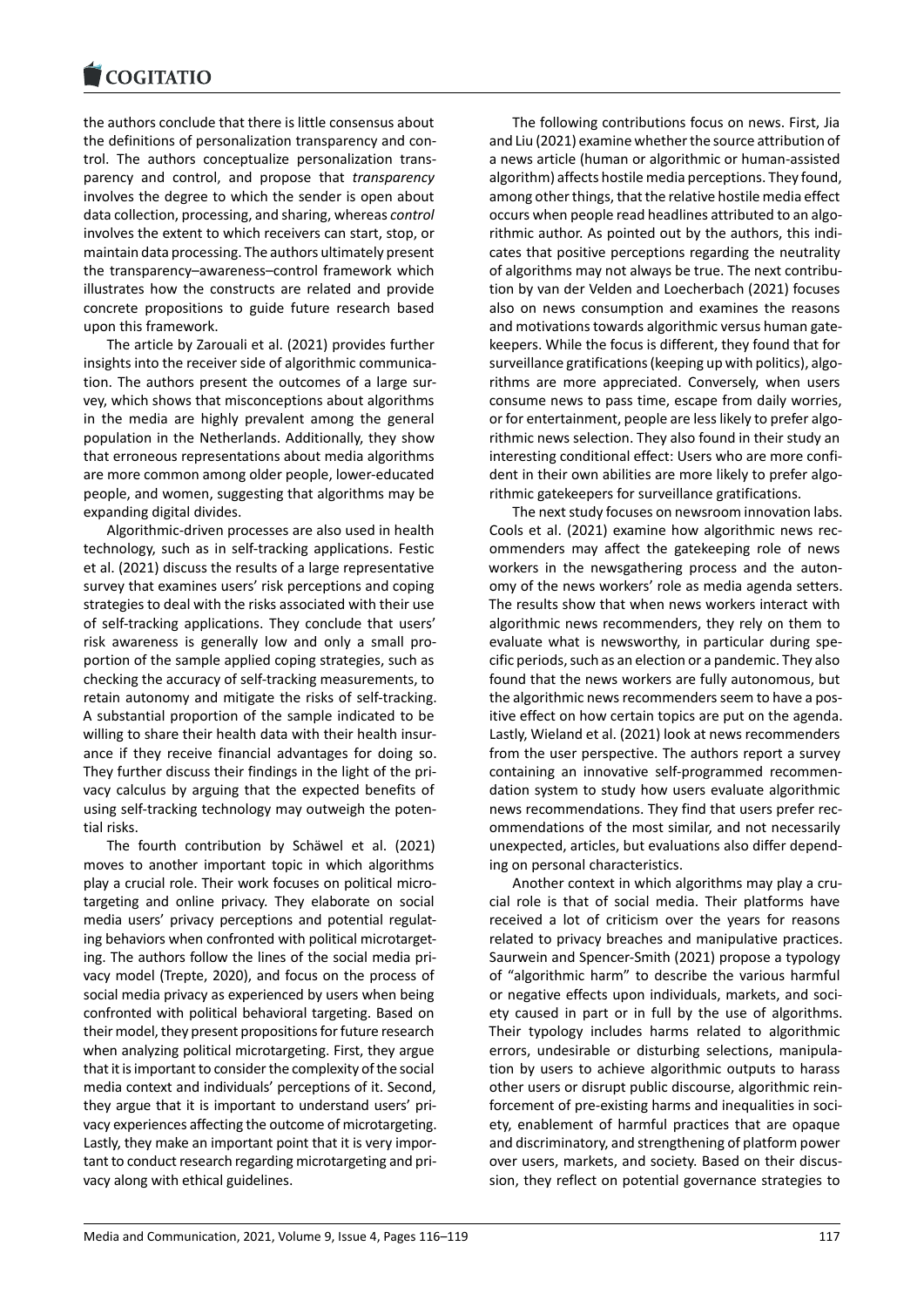#### **LOGITATIO**

combat algorithmic harm and reduce platform power by [introducing effective](https://www.cogitatiopress.com) ways of external oversight.

Matamoros‐Fernández et al. (2021) zoom in on the specific algorithmic selection processes of YouTube's "up next" feature. By combining computational and qualitative methods, they investigate the type of content dis‐ played by the algorithms underpinning the "up next" fea‐ ture and discuss to what extent negative claims—such as limiting users' exposure to diverse media content regarding these algorithms can be empirically proven to be true. This article shows that despite YouTube's diverse algorithmic‐driven recommendations, clear "win‐ ners" tend to dominate the "up next" selection.

Algorithms also increasingly shape aspects of urban life. As such, the impact of algorithms and their selec‐ tion processes do not only pertain to the online world, but also impact many offline practices, such as choices of where we sleep, eat, and go. Smets et al. (2021), discuss how the widespread diffusion of digital communication technologies has entered all aspects of urban life and how selection processes shape urban experiences. Based on a literature review, they identify the vast amount of work on algorithmic selection in the online world and use this to construct an analytical lens to study the algorithmic urban experiences. They conclude their article by propos‐ ing an integrative framework on algorithmic curation of urban experiences, in which the multiple ways for algorithms to curate urban experiences have been illustrated.

This thematic issue offers a collection of articles that show more refined insight into how algorithms and AI changed communication in different contexts. We believe that the collection of topics, concepts, ideas, methods, findings, and discussed implications provide new insights into the different perspectives regarding algorithmic‐driven communication. The articles included in this thematic issue highlight both the opportunities and challenges of algorithmic‐driven communication, provide a more nuanced picture of algorithmic impacts by discussing the different boundary conditions in differ‐ ent contexts and advance the literature with new find‐ ings, frameworks, and typologies.

### **Conflict of Interests**

The authors declare no conflict of interests.

### **References**

Cools, H., Van Gorp, B., & Opgenhaffen, M. (2021). When algorithms recommend what's new(s): New dynam‐

### **About the Authors**



**Sanne Kruikemeier** (PhD, University of Amsterdam, 2014) is associate professor of political communi‐ cation and Journalism at the University of Amsterdam and the Amsterdam School of Communication Research. Her research focuses on the consequences and implications of online communication for individuals and society.

ics of decision‐making and autonomy in newsgather‐ ing. *Media and Communication*, *9*(4), 198–207.

- Festic, N., Latzer, M., & Smirnova, S. (2021). Algorith‐ mic self‐tracking for health: User perspectives on risk awareness and coping strategies. *Media and Commu‐ nication*, *9*(4), 145–157.
- Jia, C., & Liu, R. (2021). Algorithmic or human source? Examining relative hostile media effect with a transformer‐based framework. *Media and Communi‐ cation*, *9*(4), 170–181.
- Matamoros‐Fernández, A., E. Gray, J., Bartolo, L., Burgess, J., & Suzor, N. (2021). What's "up next"? Investigating algorithmic recommendations on YouTube across issues and over time. *Media and Communication*, *9*(4), 234–249.
- Saurwein, F., & Spencer‐Smith, C. (2021). Automated trouble: The role of algorithmic selection in harms on social media platforms. *Media and Communication*, *9*(4), 222–233.
- Schäwel, J., Frener, R., & Trepte, S. (2021). Political micro‐ targeting and online privacy: A theoretical approach to understanding users' privacy behaviors. *Media and Communication*, *9*(4), 158–169.
- Segijn, C. M., Strycharz, J., Riegelman, A., & Hennesy, C. (2021). A literature review of personalization trans‐ parency and control: Introducing the transparency– awareness–control framework. *Media and Communi‐ cation*, *9*(4), 120–133.
- Smets, A., Ballon, P., & Walravens, N. (2021). Medi‐ ated by code: Unpacking algorithmic curation of urban experiences. *Media and Communication*, *9*(4), 250–259.
- Trepte, S. (2020). The social media privacy model: Privacy and communication in the light of social media affor‐ dances. *Communication Theory.* Advance online pub‐ lication. https://doi.org/10.1093/ct/qtz035
- van der Velden, M., & Loecherbach, F. (2021). Epistemic overconfidence in algorithmic news selection. *Media and Communication*, *9*(4), 182–197.
- Wieland, [M., von Nordheim, G., & Kle](https://doi.org/10.1093/ct/qtz035)inen‐von Königslöw, K. (2021). One recommender fits all? An exploration of user satisfaction with text‐based news recommender systems. *Media and Communication*, *9*(4), 208–221.
- Zarouali, B., Helberger, N., & de Vreese, C. H. (2021). Investigating algorithmic misconceptions in a media context: Source of a new digital divide? *Media and Communication*, *9*(4), 134–144.